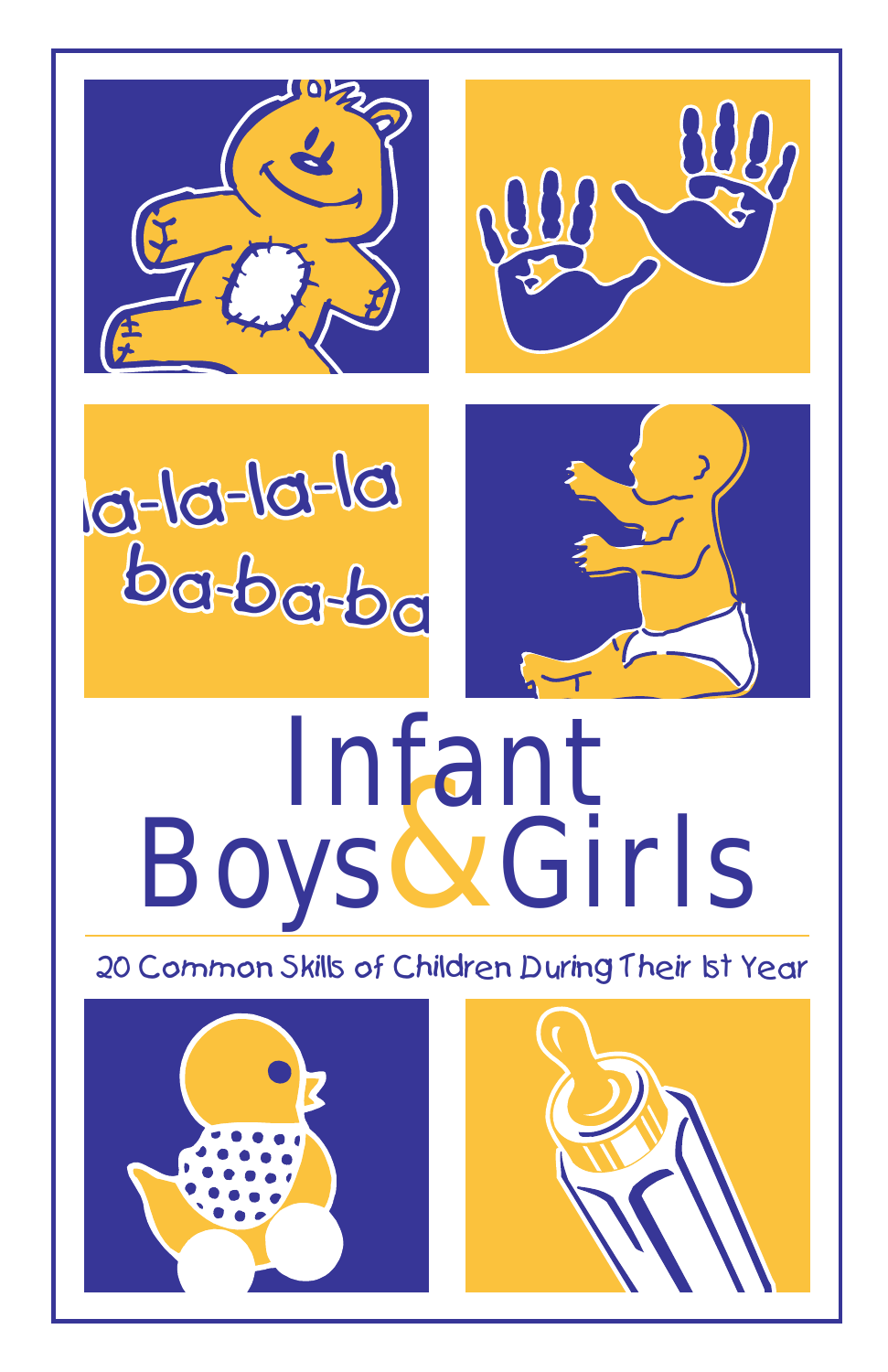## Young children are always learning.

They grow and develop at different rates, have different interests, and different experiences. This guide presents some of the skills most children are learning during their 1st year.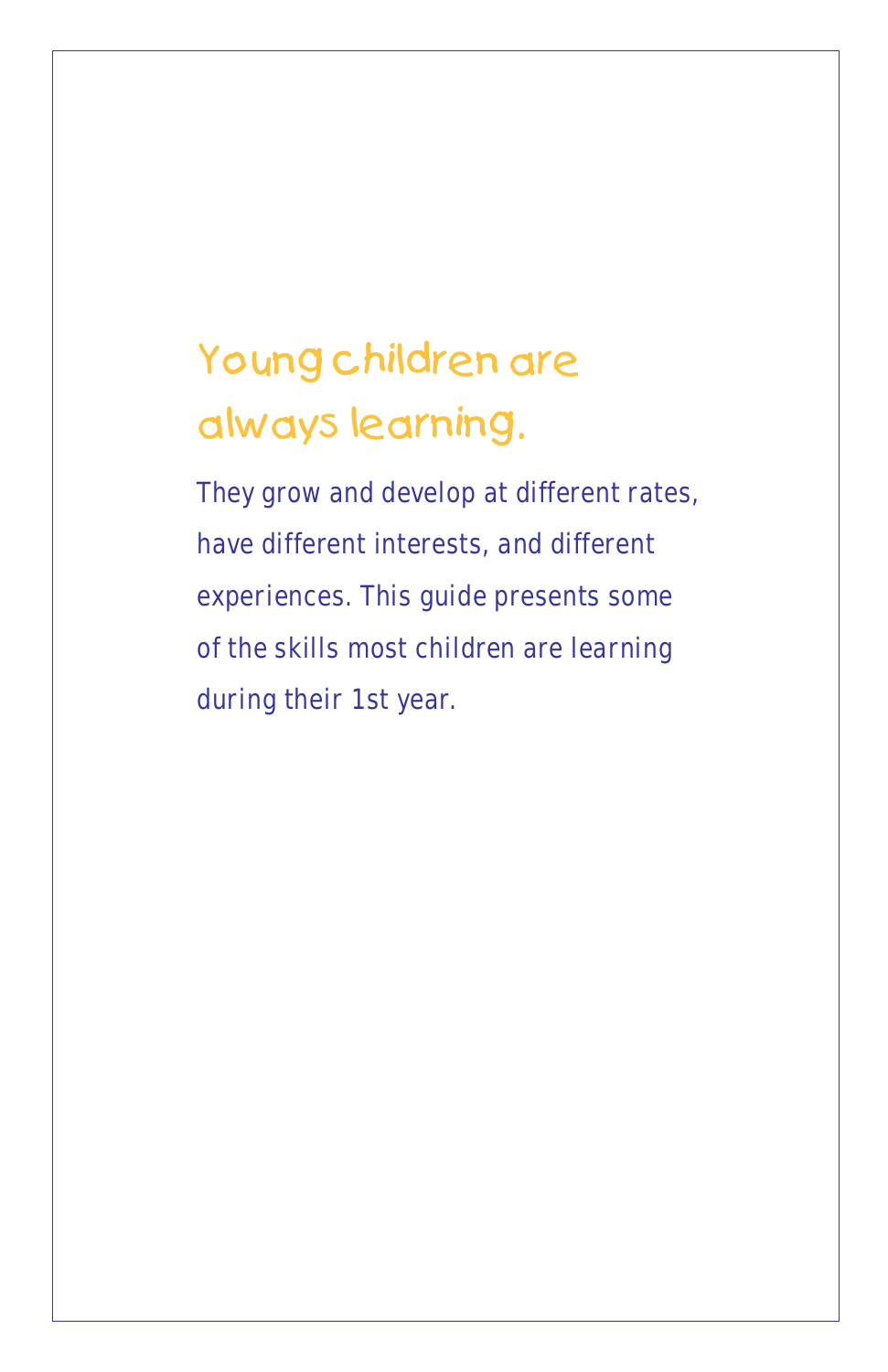## During the 1st year, a child

### From birth to 1 month, a child…

## 1. Begins to learn about his/her world

- knows dad's face and mom's voice
- really looks at the faces of everyone new
- cries when it's time to eat to get mom's attention



#### During 2-4 months, a child…

## 2. Starts to enjoy being with others

- smiles when mom or friends smile at her
- enjoys when Grandma rocks him and sings a song
- watches brothers and sisters as they move around the room
- likes when Uncle Joe helps him clap his hands together

## 3. During 4-6 months, a child…

## Begins to have some control of his/her actions

- sits up with some support and begins to roll over
- holds a toy or a bottle alone
- uses his voice to laugh and make sounds
- watches people in the store or in the back yard
- puts everything he touches in his mouth

## 4. During 6-9 months, a child…

## Likes to hear familiar rhymes and songs

- enjoys listening to mom sing songs while they are in the car
- smiles when dad repeats nursery rhymes while holding her
- likes hearing the music from the wind-up toy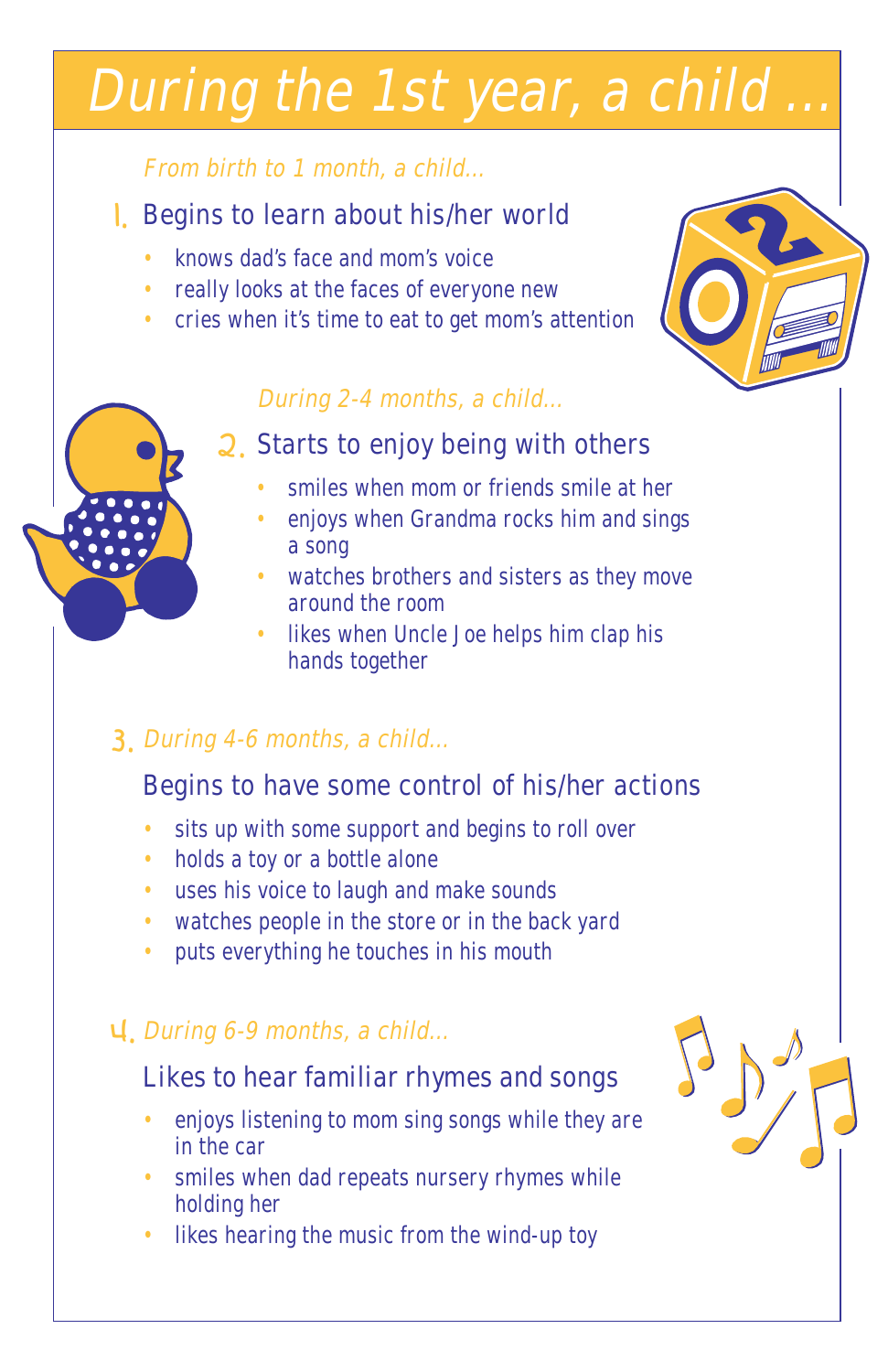## Wants to be talked to by others 5.

- likes dad to hold a book, point and name pictures •
- shows excitement when brothers and sisters talk to her •
- enjoys Grandmother holding him and talking about "When you grow up …"
- recognizes his/her name when it is called •

## 6. Begins to use hands and mouth to explore objects

- can pick up a toy with the right hand and move the toy to the left hand •
- moves a toy from hand to hand to feel its shape
- puts the toy in his mouth to taste it and feel if it is hard or soft •

## 7. Responds well to others

- knows whose voice he hears as family is entering the room •
- enjoys playing peek-a-boo •
- opens her mouth for food, and turns her head when she does not want more food •

## 8. Likes to tear and crush paper

- enjoys hearing the sound of paper being crinkled •
- likes to tear paper and throw the pieces around •

## 9. Gains physical strength

- rolls over to stomach or back •
- begins to crawl and turn around to sit up •
- can hold onto a chair and begin to stand up •

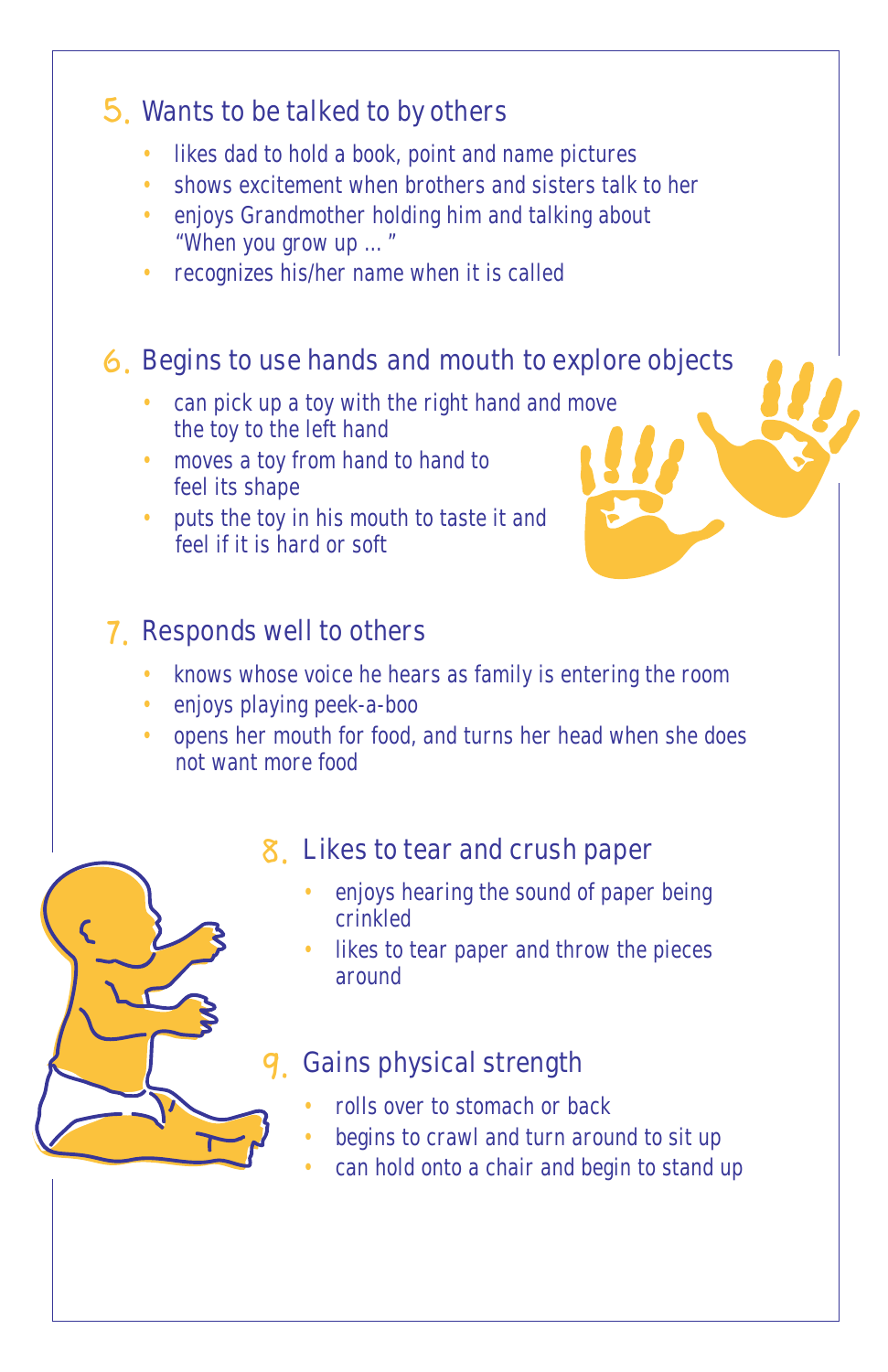## 10. Starts to talk in single sounds

## ba-ba-ba la-la-la-la

- enjoys saying one sound over and over again (ba-ba-ba-ba, la-la-la-la) •
- uses her voice to make louder, softer, faster, or slower sounds •
- uses his voice differently to cry in anger or cry when hurt •

## 11. Knows how to ask for things

- points to a bottle and makes sounds to tell mom to get the bottle •
- gives Grandfather a book and shows that he should read it, and often, wants him to read it again •

#### During 9-12 months, a child …

## 12. Begins to be able to use thumb with fingers to pick up and hold objects

- can pick up dry cereal and small pieces of fruit •
- can turn the pages of a book that has thick cardboard pages
- pulls off socks or hat

#### 13. Knows how to search for objects hidden from view

- looks under the blanket for the bottle •
- can go and look for a favorite toy
- knows which cupboard has the cereal box

## 14. Starts to have better control of hand movements

- can put large pegs into holes of the toy workbench
- can put plastic rings onto the post
- takes toys out of the toy box and sometimes puts them back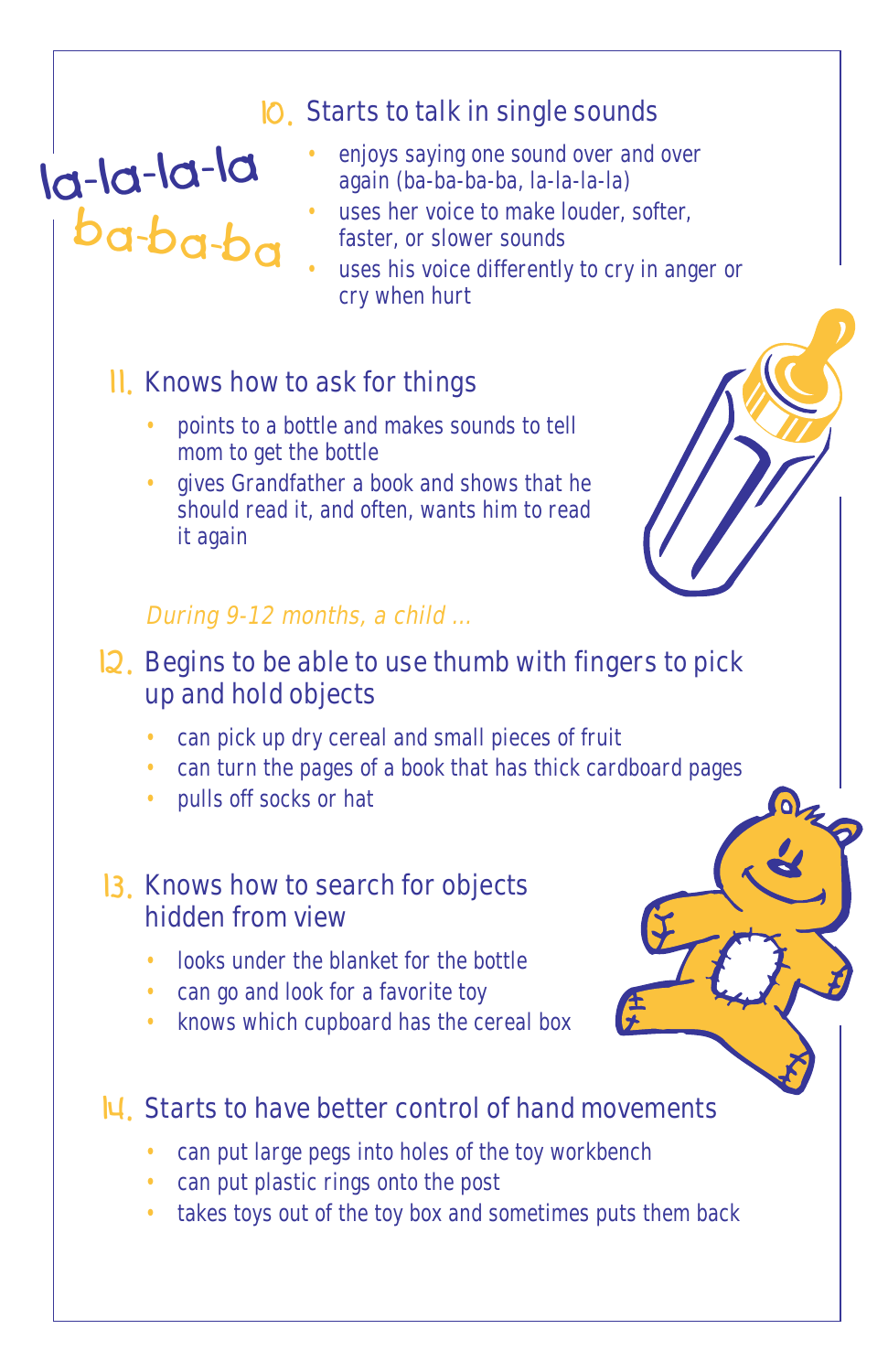## **15.** Gets objects and takes them to someone older

- gets a book and takes it to dad to read •
- finds the ball and takes it to sister to roll it back and forth •

## Enjoys a game of pointing to things 16.

- likes mom to point to her "nose", say "nose" and ask him to point to his "nose"
- throws keys from the high chair to the floor and points for someone to pick them up
- shows dad what food she wants

## 17. Becomes attached to familiar people and objects

- gets worried when mom leaves the house
- gets mad when someone takes her favorite toy and does not give it back
- cries when he is left with a stranger

## 18. Learns to do some simple things when asked

- can wave goodbye
- can give Grandma a kiss
- can give the toy back to sister

## 19. Enjoys having fun

- listens to and "dances" to music
- smiles while clapping hands and shaking her head
- laughs while pulling the pots out of the kitchen cabinets

## 20. Gets ready to walk

- crawls far and fast
- walks around the room holding onto furniture
- walks while holding onto mom's hands

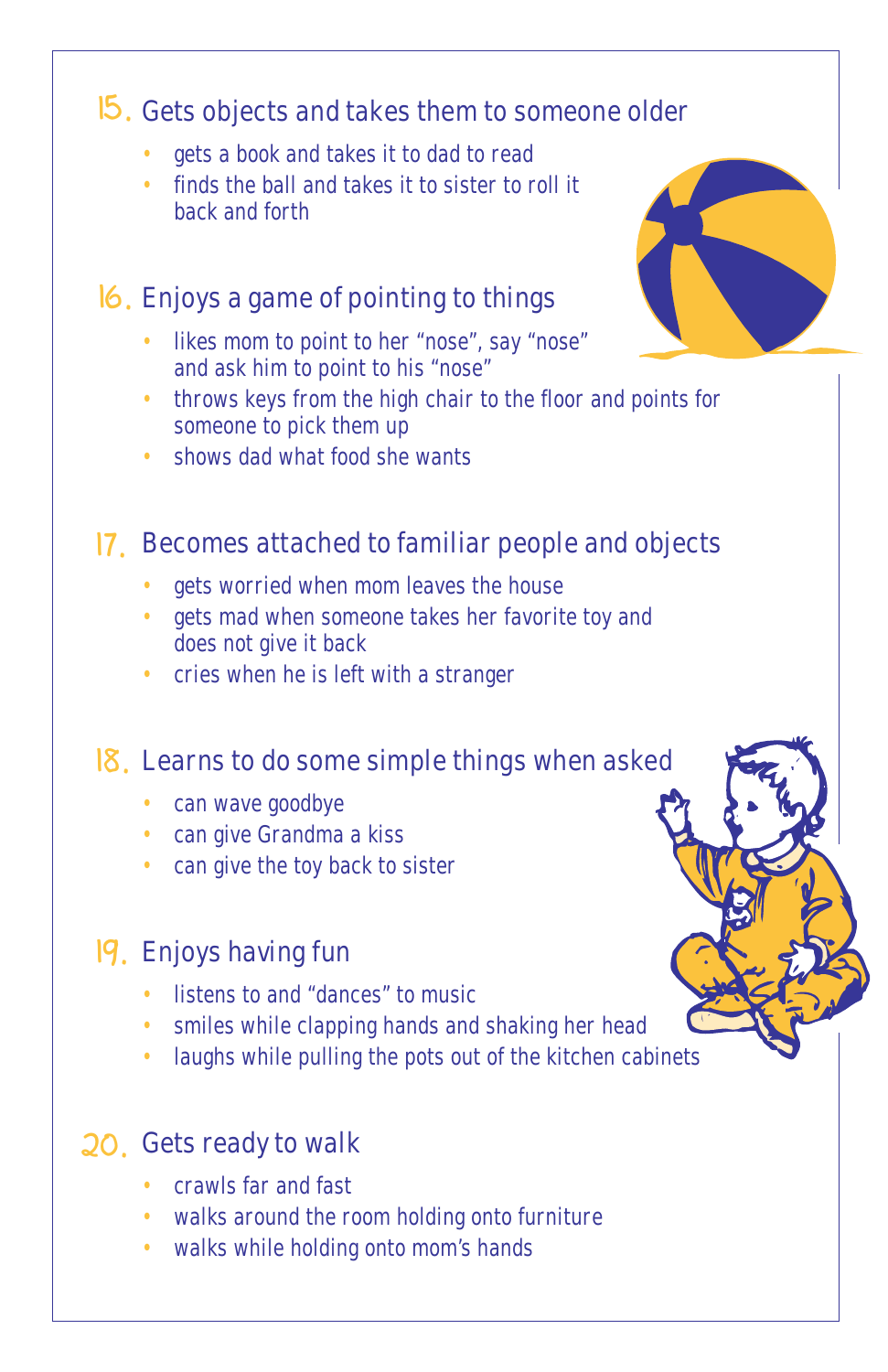## Use this guide to help.

Remember that some children will be able to do all of these things and more. Other children may be able to do many of the things listed but not be able to do others. Use this guide to help you observe your child during this first year. If you have questions about your child, speak to your pediatrician or preschool teacher.